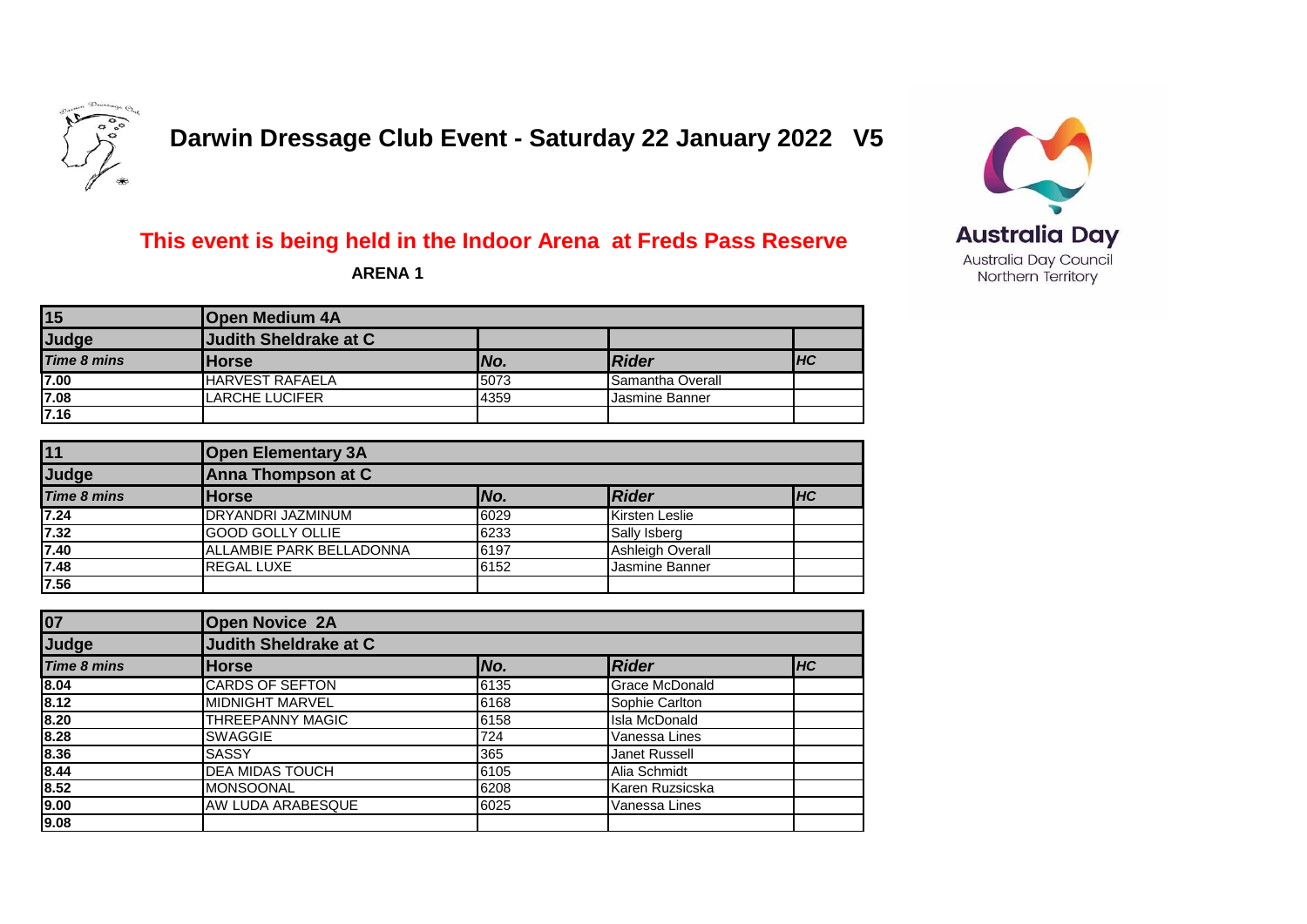| 16                 | <b>Open Medium 4B</b>   |      |                  |           |
|--------------------|-------------------------|------|------------------|-----------|
| Judge              | Judith Sheldrake at C   |      |                  |           |
| <b>Time 8 mins</b> | <b>Horse</b>            | No.  | Rider            | <b>HC</b> |
| 9.16               | <b>LARCHE LUCIFER</b>   | 4359 | Jasmine Banner   |           |
| 9.24               | <b>IHARVEST RAFAELA</b> | 5073 | Samantha Overall |           |
| 9.32               |                         |      |                  |           |

| 12/13/14           |                          | Junior, Young and Senior Rider Elementary 3B |                         |  |  |
|--------------------|--------------------------|----------------------------------------------|-------------------------|--|--|
| Judge              | Judith Sheldrake at C    |                                              |                         |  |  |
| <b>Time 8 mins</b> | <b>Horse</b>             | <b>Rider</b>                                 | <b>IHC</b>              |  |  |
|                    | <b>JUNIOR RIDER</b>      |                                              |                         |  |  |
| 9.40               | ALLAMBIE PARK BELLADONNA | 6197                                         | <b>Ashleigh Overall</b> |  |  |
|                    | <b>YOUNG RIDER</b>       |                                              |                         |  |  |
| 9.48               | POWDERBARK CHARLOTTE     | 423                                          | Lawla May               |  |  |
|                    | <b>SENIOR RIDER</b>      |                                              |                         |  |  |
| 9.56               | DRYANDRI JAZMINUM        | 6029                                         | Kirsten Leslie          |  |  |
| 10.04              | <b>GOOD GOLLY OLLIE</b>  | 6233                                         | Sally Isberg            |  |  |
| 10.12              | <b>REGAL LUXE</b>        | 6152                                         | Jasmine Banner          |  |  |

**Morning Tea Break**

| 08/09/10           |                              | <b>Junior, Young and Senior Rider Novice 2B</b> |                       |    |  |  |  |
|--------------------|------------------------------|-------------------------------------------------|-----------------------|----|--|--|--|
| Judge              | <b>Judith Sheldrake at C</b> |                                                 |                       |    |  |  |  |
| <b>Time 8 mins</b> | <b>Horse</b>                 | No.                                             | <b>Rider</b>          | HC |  |  |  |
|                    | <b>YOUNG RIDER</b>           |                                                 |                       |    |  |  |  |
| 10.44              | DEA MIDAS TOUCH              | 6025                                            | Alia Schmidt          |    |  |  |  |
| 10.52              | <b>CARDS OF SEFTON</b>       | 6135                                            | <b>Grace McDonald</b> |    |  |  |  |
|                    | <b>SENIOR RIDER</b>          |                                                 |                       |    |  |  |  |
| 11.00              | <b>THREEPENNY MAGIC</b>      | 6158                                            | <b>Isla McDonald</b>  |    |  |  |  |
| 11.08              | <b>MONSOONAL</b>             | 6208                                            | Karen Ruzicska        |    |  |  |  |
| 11.16              | AW LUDA ARABESQUE            | 6025                                            | Vanessa Lines         |    |  |  |  |
| 11.24              | <b>SASSY</b>                 | 365                                             | Janet Russell         |    |  |  |  |
| 11.32              | <b>REGAL LUXE</b>            | 6152                                            | Jasmine Banner        |    |  |  |  |
| 11.40              | <b>SWAGGIE</b>               | 724                                             | Vanessa Lines         |    |  |  |  |
| 11.48              |                              |                                                 |                       |    |  |  |  |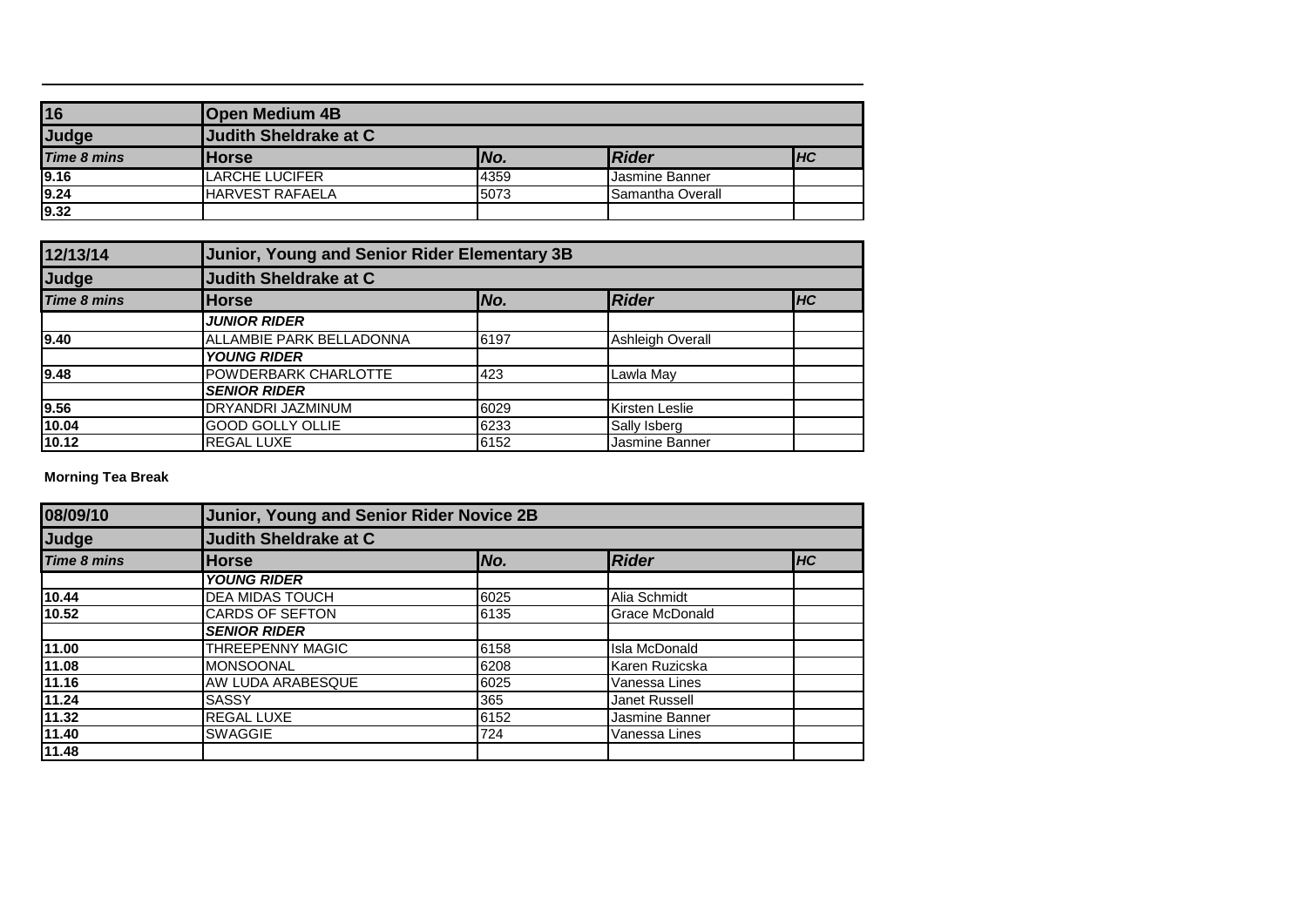| 03                 | <b>Open Preliminary 1A</b>  |      |                         |            |  |  |
|--------------------|-----------------------------|------|-------------------------|------------|--|--|
| Judge              | <b>Anna Thompson at C</b>   |      |                         |            |  |  |
| <b>Time 8 mins</b> | <b>Horse</b>                | No.  | <b>Rider</b>            | <b>IHC</b> |  |  |
| 11.56              | <b>CONISTON DOLL</b>        | 6044 | Louisa Spicer           |            |  |  |
| 12.04              | MT WELD RESILIENCE          | 225  | <b>Luke Purtill</b>     |            |  |  |
| 12.12              | <b>ARROW</b>                | 438  | <b>Harrison Branson</b> |            |  |  |
| 12.20              | <b>COUNTRY</b>              | 416  | Jessica Hughes          |            |  |  |
| 12.28              | <b>MIDNIGHT MARVEL</b>      | 6168 | Sophie Carlton          |            |  |  |
| 12.36              | <b>DRYANDRI TORU</b>        | 422  | Kirsten Leslie          |            |  |  |
| 12.44              | <b>SWAGGIE</b>              | 724  | Vanessa Lines           |            |  |  |
| 12.52              | <b>DANCING BOY</b>          | 6195 | <b>Teresa Hall</b>      |            |  |  |
| 13.00              | <b>TINDARA KAYNO</b>        | 6183 | Taylor Quill            |            |  |  |
| 13.08              | EL GEMS BLACK BEAUTY        | 6243 | Alexandra Mudd          |            |  |  |
| 13.16              | <b>MINDI</b>                | 116  | Aly Connochie           |            |  |  |
| 13.24              | MURRIHY PARK HUGO BOSS      | 434  | <b>Marli Murrihy</b>    |            |  |  |
| 13.32              | <b>MURRIHY PARK SCRAPPY</b> | 435  | <b>Kiya Murrihy</b>     |            |  |  |
| 13.40              | <b>OPUS MAGNUM</b>          | 437  | Sally Isberg            |            |  |  |
| 13.48              |                             |      |                         |            |  |  |

| 01                 | <b>Open Preparatory A</b> |      |                       |           |
|--------------------|---------------------------|------|-----------------------|-----------|
| Judge              | Anna Thompson at C        |      |                       |           |
| <b>Time 6 mins</b> | <b>Horse</b>              | No.  | <b>Rider</b>          | <b>HC</b> |
| 13.56              | <b>CUPIDS KISS</b>        | 6196 | Lee Niven             |           |
| 14.02              | <b>CLAIR</b>              | 440  | Danielle Pilcher      |           |
| 14.08              | <b>BB MONTRAE ROSE</b>    | 2378 | <b>Rachael Fisher</b> |           |
| 14.14              | <b>SPICE</b>              | 442  | Asha Schmidt          |           |
| 14.20              | <b>SULLY</b>              | 443  | <b>Breenah Forde</b>  |           |
| 14.26              | YINDALOO TARGETTE         | 436  | Ilana Eldrige         |           |
| 14.32              |                           |      |                       |           |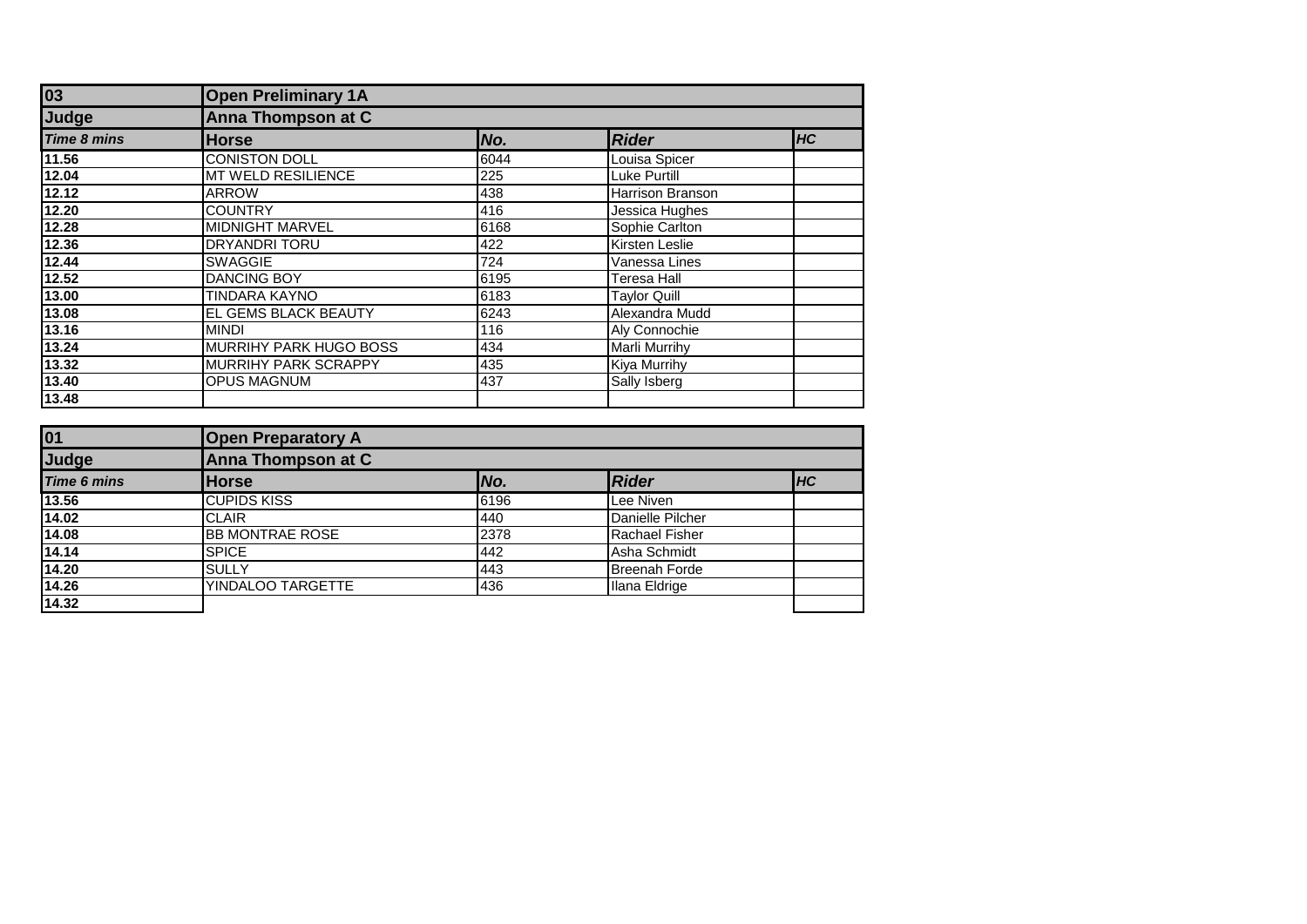| 04/05/06           | Junior, Young and Senior Rider Preliminary 1B |      |                     |    |  |
|--------------------|-----------------------------------------------|------|---------------------|----|--|
| Judge              | Anna Thompson at C                            |      |                     |    |  |
| <b>Time 8 mins</b> | <b>Horse</b>                                  | No.  | <b>Rider</b>        | HC |  |
|                    | <b>JUNIOR RIDER</b>                           |      |                     |    |  |
| 14.38              | <b>ARROW</b>                                  | 439  | Harrison Branson    |    |  |
| 14,46              | MURRIHY PARK HUGO BOSS                        | 434  | Marli Murrihy       |    |  |
| 14.54              | MURRIHY PARK SCRAPPY                          | 435  | Kiya Murrihy        |    |  |
| 15.02              | THE SCHWARZENEGGER                            | 439  | Layne Martin        |    |  |
|                    | <b>YOUNG RIDER</b>                            |      |                     |    |  |
| 15.10              | TINDARA KAYNO                                 | 6183 | <b>Taylor Quill</b> |    |  |
| 15.18              | <b>DEA MIDAS TOUCH</b>                        | 6105 | Alia Schmidt        |    |  |
|                    | <b>SENIOR RIDER</b>                           |      |                     |    |  |
| 15.26              | <b>DIESEL</b>                                 | 444  | Kate Todd           |    |  |
| 15.34              | OPUS MAGNUM                                   | 437  | Sally Isberg        |    |  |
| 15.42              | <b>CONISTON DOLL</b>                          | 6044 | Louisa Spicer       |    |  |
| 15.50              | DRYANDRI TORU                                 | 422  | Kirsten Leslie      |    |  |
| 15.58              | <b>DANCING BOY</b>                            | 6195 | Teresa Hall         |    |  |
| 16.06              | EL GEMS BLACK BEAUTY                          | 6243 | Alexandra Mudd      |    |  |
| 16.14              | <b>MACGYVER</b>                               | 441  | Tammy Shepard       |    |  |
| 16.22              | <b>MINDI</b>                                  | 116  | Aly Conochie        |    |  |
| 16.30              | <b>MIDNIGHT MARVEL</b>                        | 6168 | Sophie Carlton      |    |  |
| 16.38              | PIBALL WIZARD TOMMI                           | 6203 | Kate Todd           |    |  |
| 16.46              |                                               |      |                     |    |  |

| $\overline{02}$    | <b>Open Preparatory E</b> |      |                |            |
|--------------------|---------------------------|------|----------------|------------|
| Judge              | Anna Thompson at C        |      |                |            |
| <b>Time 6 mins</b> | <b>Horse</b>              | No.  | <b>Rider</b>   | <b>IHC</b> |
| 17.04              | <b>SPICE</b>              | 442  | Asha Schmidt   |            |
| 17.10              | <b>BB MONTRAE ROSE</b>    | 2378 | Rachael Fisher |            |
| 17.16              | <b>CUPIDS KISS</b>        | 6196 | Lee Niven      |            |